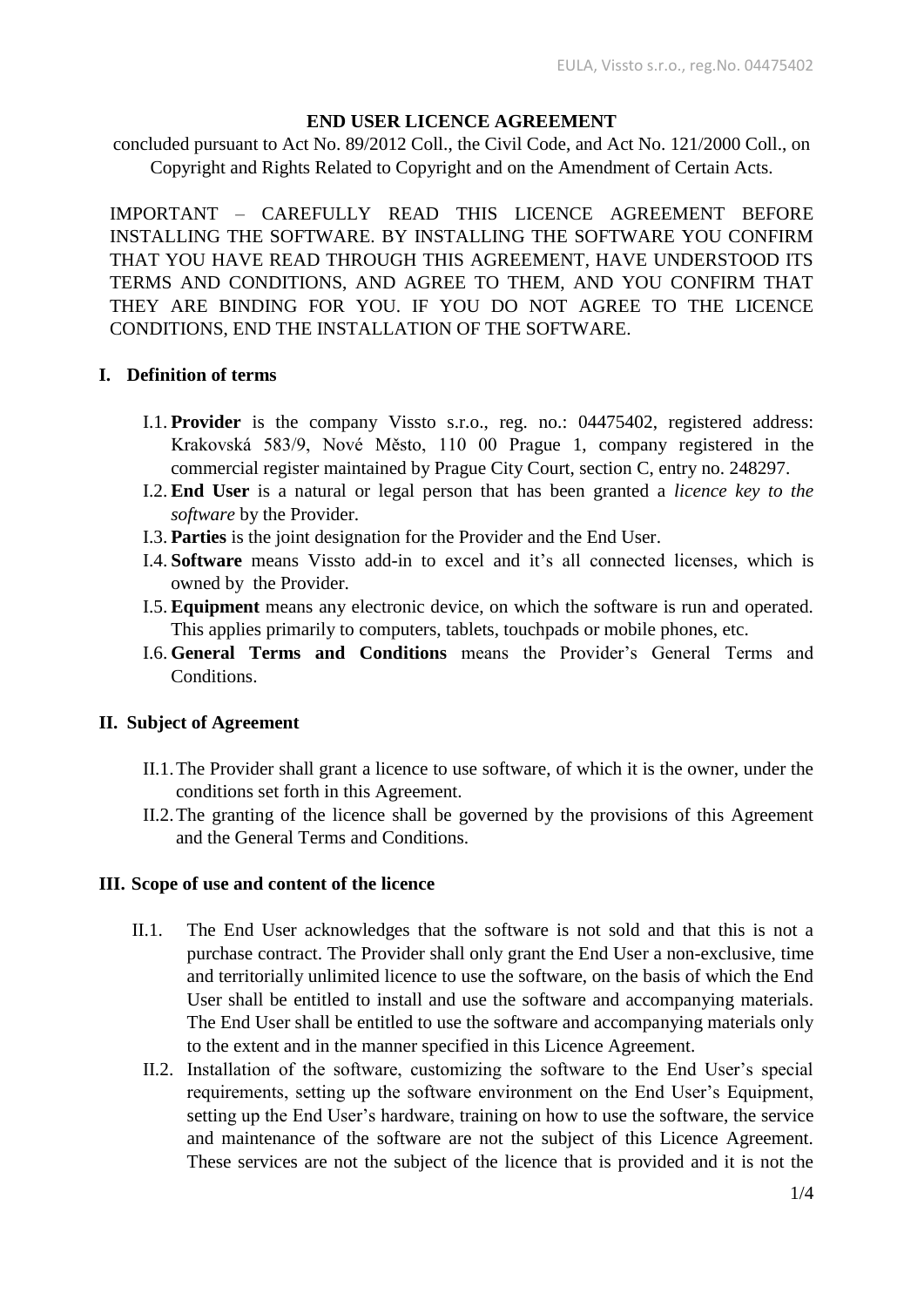Provider's duty to provide them under this Agreement. However, the Parties may conclude a separate contract for the provision of these services, under which the Provider shall provide them to the End User.

## **IV.Conclusion of the Licence Agreement**

- IV.1. This Agreement between the Provider and the End User shall be concluded as soon as the installation of the software is commenced. By installing the software the End User agrees to the terms of this Licence Agreement and the General Terms and Conditions.
- IV.2. The End User declares that it has had the opportunity to familiarise itself properly and in full with the content of these licence terms before concluding the Licence Agreement, i.e. before installing the software.

# **V. End User's rights and obligations**

- V.1. The End User may activate 1 licence of the software only on one device. The software may not be made available for use to multiple end users at once.
- V.2. The End User is required to become familiar with how the software functions. The Provider cannot be liable for incorrect use of the software by the End User.
- V.3. If the End User allows third parties to use the software, it shall be liable as if it were using the software itself. The End User shall also be required to familiarise all persons that it allows to use the software with this Licence Agreement and the General Terms and Conditions.
- V.4. The End User may not publish, present, provide information, lend, hire, alter (with the exception of the user setting), distribute or create derived products based on this software or any part thereof.
- V.5. The End User may not in any way disassemble, divide, translate, adapt or otherwise illegally handle the software beyond this arrangement. In particular, the End User may not in any way draw from the software and attempt to set up or create a source code derived from the software source code. Reverse engineering, code decomposition and dismantling of the software into parts is expressly prohibited unless such action is explicitly permitted in the End User's country by applicable and effective legislation.
- V.6. The End User declares that it assumes the risk of a change of circumstances under Section 1765, paragraph 2 of the Civil Code.
- V.7. In the event of the termination of the licence the End User shall be required to either switch to "Lite version" of the software or to uninstall the software, including additional products, from the device without undue delay.
- V.8. The End User acknowledges that if it does not use the software or only uses it to a limited extent, this does not entitle the End User to a reduction in the cost of the licence.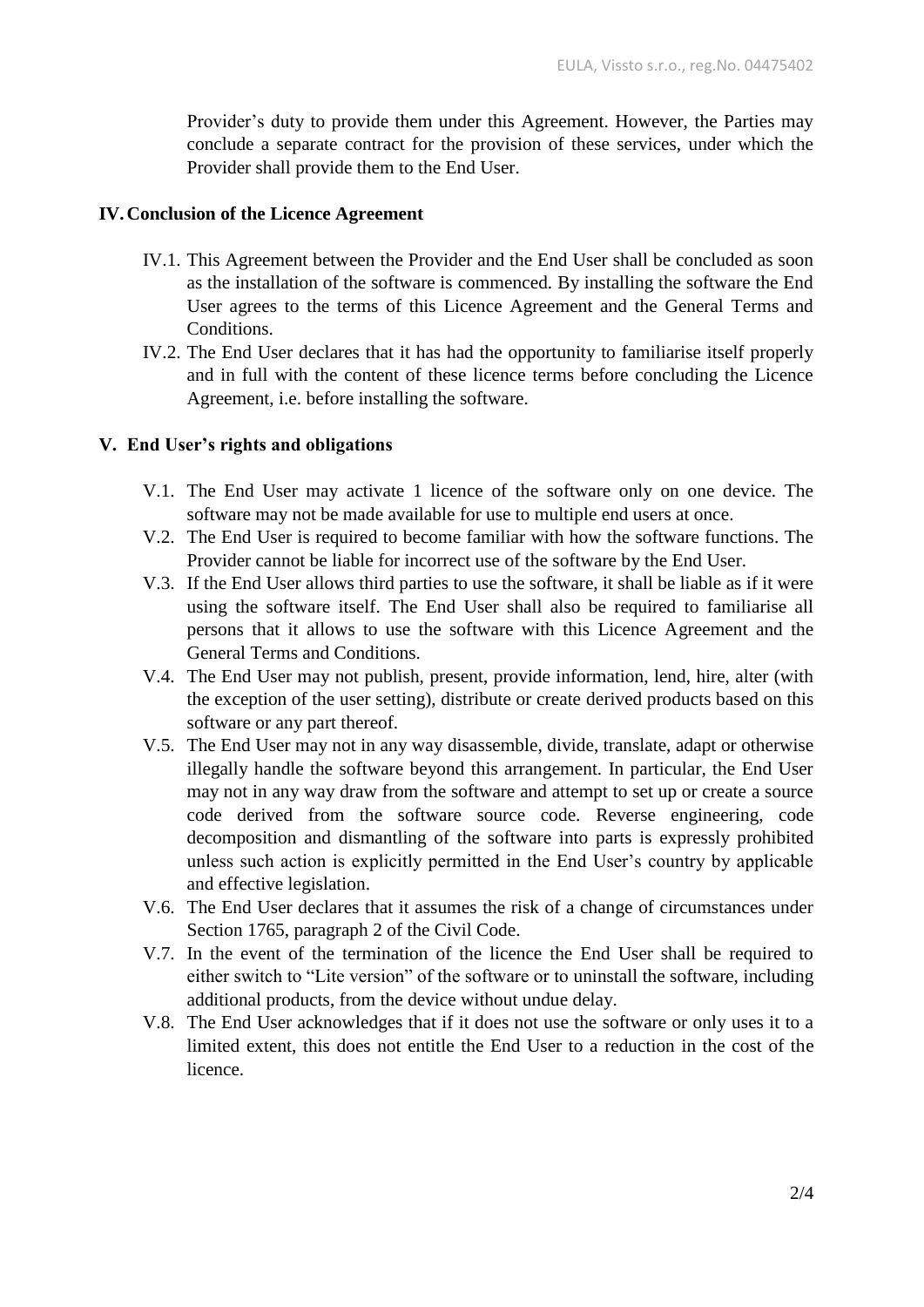## **VI.Provider's rights and obligations**

- VI. 1.The End User acknowledges that the Provider is entitled to collect, process and store information about the End User's activities and use of the software. Any suggestions for a change, extension, improvement to the software, as well as any feedback and comments or other output from the End User received by the Provider shall automatically become the Provider's property.
- VI. 2.The Provider shall be entitled at any time to change the software to improve its quality or to ensure that it fully functions or to repair it.
- VI. 3. The Provider is entitled to restrict or suspend operation of the software for the necessary period for the maintenance or repair of the software. The Provider shall not be liable if the End User suffers detriment or damage due to the restriction or suspension of the software. Similarly, the End User shall not be eligible for a reduction in the cost of the licence.

### **VII. Limited warranty**

- VII.1. The End User acknowledges that the software is licenced for use in the state in which it is in. If errors occur when installing or using the software, the End User shall, without undue delay, notify the Provider which, provided that the software is installed in accordance with this Licence Agreement and the General Terms and Conditions, shall take reasonable steps to correct the problem.
- VII.2. The End User acknowledges that it bears all risks regarding the quality and usability of the software in specific, individual cases. The Provider shall not provide any express warranty, guarantee or conditions in this respect.
- VII.3. The End User acknowledges that the Provider shall not be liable for the incorrect use of the software by the End User or by third parties.
- VII.4. The Provider shall not be liable for the state of the software or hardware which the End User uses to operate its device, on which it installs the software. The Provider shall not be liable for the functionality of software installed on a device other than that recommended by the Provider.

### **VIII. Fee**

- VIII.1. The Fee for granting the licence is set for individual cases in the Provider's valid General Terms and Conditions or on the company's webpage.
- VIII.2. The Parties accept the fee set in this way.

### **IX.Term of Agreement**

- IX.1. This Licence Agreement shall be valid from the date it is concluded, i.e. from the installation of the software, until it is ended.
- IX.2. The Provider and the End User may end this Agreement by mutual agreement.
- IX.3. The Provider and the End User may terminate this Agreement by notice. The notice period shall be one month and shall commence on the first day of the month after the month in which notice is delivered to the other Party.